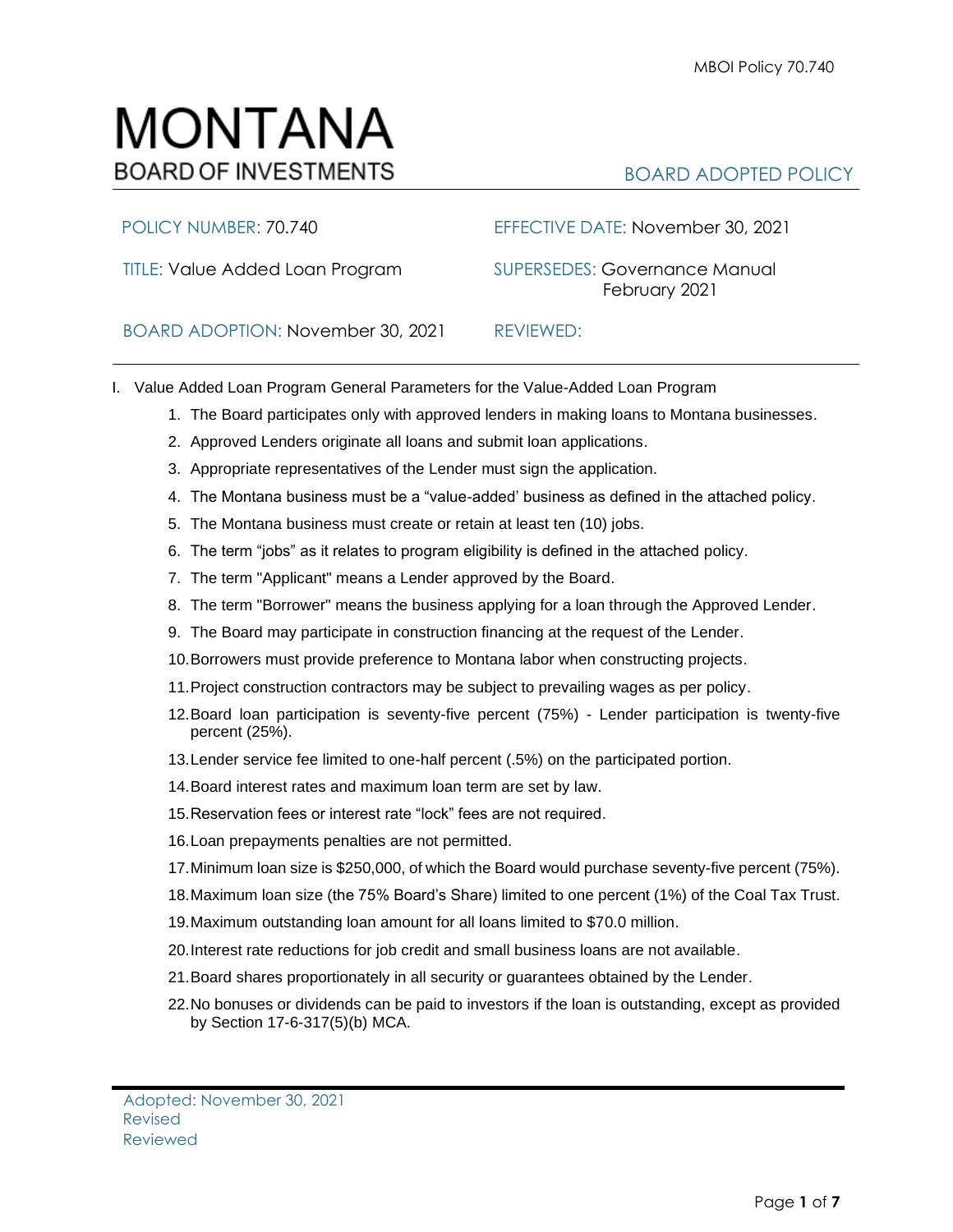- B. General Loan Provisions
	- 1. Fees to reserve funds or lock interest rates are not required. Reservation considered effective upon receipt of application.
	- 2. Borrower must operate a value-added business, examples of which are listed in Section E.
	- 3. Loan term limited to fifteen (15) years from date of note, including any construction financing, if the Board participates in the construction loan.
	- 4. Board's share of the total loan is seventy-five percent (75%) Lender's share is twenty-five percent (25%).
	- 5. Minimum loan size is \$250,000, of which the Board purchases seventy-five percent (75%).
	- 6. Maximum loan size (Board's 75.0% Share) is one percent (1%) of the Permanent Coal Tax Trust.
	- 7. Borrower must provide equity of at least twenty-five percent (25%) of the total loan amount.
	- 8. Borrower's creating or retaining ten (10) to fourteen (14) full-time jobs are entitled to a four percent (4%) initial interest rate on participated loan amount.
	- 9. Borrower's creating or retaining fifteen (15) full-time jobs are entitled to a two percent (2%) initial interest rate on participated loan amount.
	- 10.If at any time during the term of the loan, the business and all the required jobs are moved out of state, the Board may request the lender to repurchase the participated loan amount.
	- 11.Except as provided in section 13, a business receiving a value-added loan may not pay bonuses or dividends to investors until the loan has been repaid. Incentives may be paid to employees for achieving performance standard or goals.
	- 12.A public utility regulated by the Public Service Commission in accordance with Title 69 of the MCA, or a business enterprise for the production of alcohol to be used as provided in Section 15-70-5, MCA, may pay dividends to investors and bonuses to employees if the business enterprise is current on its loan payments and has available funds equal to at least fifteen percent (15%) of the outstanding principal balance of the loan.
		- a) For purposes of this policy, available funds are considered to be cash and cash equivalents plus trade receivables minus total current liabilities, and such funds shall be calculated using Generally Accepted Accounting Principles.
		- b) The borrower shall furnish annual audited financial statements satisfactory to the Approved Lender and the Board within one hundred and twenty (120) days after the end of the period covered.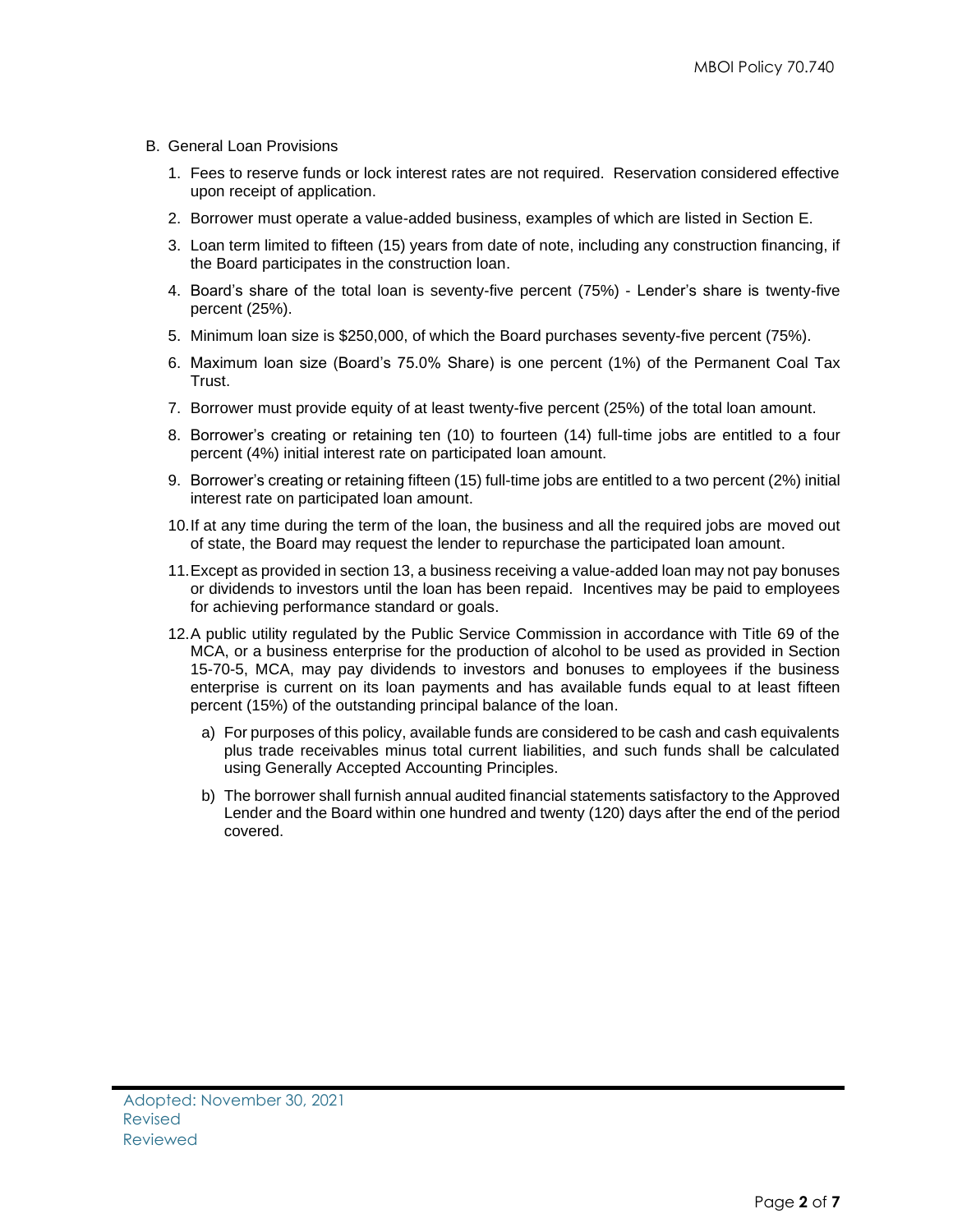- C. Job Creation/Retention Requirements
	- 1. A "Job" equates to a dollar value equal to the state's Private Annual Wage (base).
	- 2. The state's Private Annual Wage is posted on the Board's web page on the Commercial Loan Rate Sheet.
	- 3. If jobs pay less than the base, more jobs must be created or retained to meet the jobs eligibility threshold.
	- 4. If jobs pay more than the base, fewer jobs may be created or retained to meet the jobs eligibility threshold.
	- 5. A job paying less than the State of Montana minimum wage does not count towards the jobs' eligibility threshold.
	- 6. The table below illustrates jobs eligibility calculations using the fiscal year 2013 "Private Annual Wage" as a base.

| Jobs<br><b>Created/Retained</b> | Average<br>SalaryPaid * | Aggregate<br><b>SalariesPaid</b> |                                   | <b>Interest Ratel</b><br><b>First 5 Years</b> |
|---------------------------------|-------------------------|----------------------------------|-----------------------------------|-----------------------------------------------|
|                                 |                         |                                  |                                   |                                               |
| 15                              | 36,289                  | 544,335                          | Aggregate Salaries Required For=> | 2.00%                                         |
| 13                              | 41,872                  | 544,335                          | Aggregate Salaries Required For=> | 2.00%                                         |
| 10                              | 54,434                  | 544,335                          | Aggregate Salaries Required For=> | 2.00%                                         |
| 8                               | 65,498                  | 523,980                          | Aggregate Salaries Required For=> | 2.00%                                         |
| 10                              | 34,932                  | 349,320                          | Aggregate Salaries Required For=> | 4.00%                                         |
| 8                               | 43,665                  | 349,320                          | Aggregate Salaries Required For=> | 4.00%                                         |
|                                 | 49,903                  | 349,320                          | Aggregate Salaries Required For=> | 4.00%                                         |

### *This table is for illustration purposes only as the base salary is revised annually on July 1.*

- 7. During the terms of reduced interest rates, the borrower must annually submit appropriate payroll documents to the Board to certify the number of jobs maintained or retained.
- 8. Borrowers applying for a loan under the "retention" provision must submit all financial statements and business plans required by the Board to assist the Board in determining if a Value-added loan will prevent the elimination of jobs.
- D. Interest Rate Setting Procedures
	- 1. During construction financing or permanent loan funding, prior to the borrower's meeting the minimum job requirements, the interest rate will be set at the Commercial Loan Program's posted rate (The Commercial Loan Rate Sheet posted on the Board's Web Page).
	- 2. Once the ten (10) or fifteen (15) jobs eligibility requirement is met and certified to the Board, the interest rate will be reduced to the level appropriate to the number of jobs created/retained.
	- 3. Rates for the program are:
		- a) Two percent (2%) for the first five (5) years if fifteen (15) or more jobs are created or retained.
		- b) Four percent (4%) for the first five (5) years if ten to fourteen (10 -14) jobs are created or retained.
		- c) Six percent (6%) for the second five (5) years.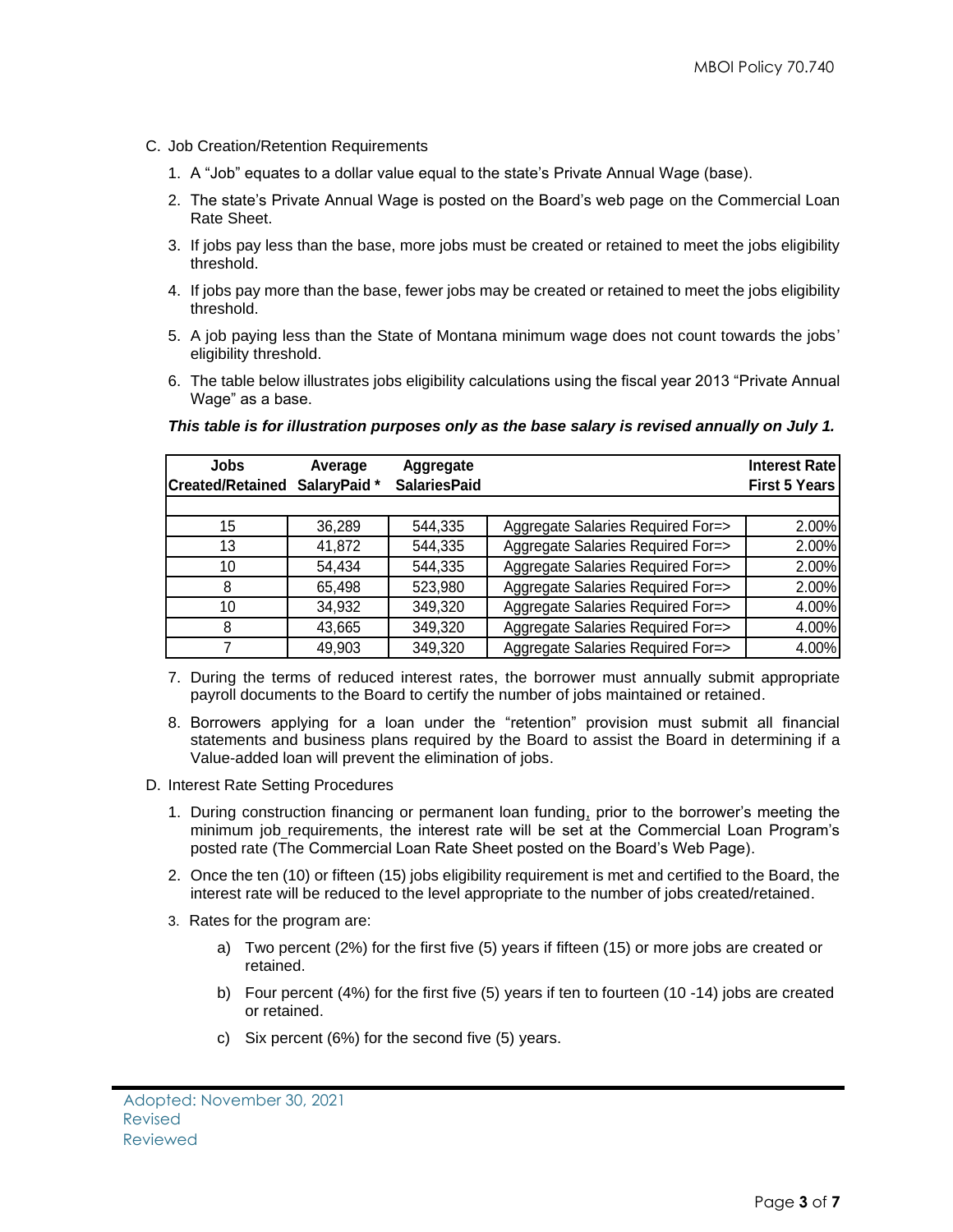- d) The Board's posted rate for the third five (5) years, but not to exceed ten percent (10%) per year.
- 4. The table below illustrates how the interest rates would be set for the fifteen (15) year term of a loan when the jobs are created/retained at some point in time after the loan is funded. *This table is for illustration purposes only.* **The posted rate changes weekly. The timing of the job creation is estimated to be one-year (12 months).**

| <b>Key Dates</b>        | <b>Start Date</b> | <b>End Date</b> | 10-14 Jobs | 15 Jobs  | Terms      |
|-------------------------|-------------------|-----------------|------------|----------|------------|
|                         |                   |                 |            |          |            |
| Loan Funded *           | 07/01/01          | 06/30/02        | 7.25%      | 7.25%    | 12 Months  |
| <b>Jobs Created</b>     | 07/01/02          | 06/30/07        | 4.00%      | 2.00%    | 60 Months  |
| 2nd Graduation          | 07/01/07          | 06/30/11        | 6.00%      | $6.00\%$ | 60 Months  |
| <b>Final Graduation</b> | 07/01/12          | 06/30/16        | 7.25%      | 7.25%    | 48 Months  |
|                         |                   |                 |            |          |            |
| <b>Maximum Term</b>     |                   |                 |            |          | 180 Months |

\*The Board's posted rate when a complete value-added loan application is received by Board staff for consideration.

- 5. During the sixty (60) month period the interest rate is set at two percent (2%) or four percent (4%), the Board may:
	- a) Increase the interest rate if five (5) of the required ten (10) to fifteen (15) jobs are eliminated.
	- b) Increase the interest rate to the Board's posted commercial loan interest rate if more than five (5) of the required jobs are eliminated.
- 6. All rate changes are effective on the payment date following approval.
- E. Value-Added Business Examples
	- 1. Although businesses may be reviewed on a case-by-cases basis, the following are examples of specific businesses that would or would not qualify for the Value-Added Loan Program.

| <b>Wood Products</b>                                                    | <b>Loan Eligibility</b> |           |
|-------------------------------------------------------------------------|-------------------------|-----------|
| Logging                                                                 |                         | NO.       |
| <b>Timber Tracts</b>                                                    |                         | NO.       |
| <b>Christmas Tree Farm</b>                                              |                         | <b>NO</b> |
| <b>Tree Nurseries</b>                                                   |                         | <b>NO</b> |
| Log Home Crafters                                                       | <b>YES</b>              |           |
| <b>Modular Home Manufacturers</b>                                       | <b>YES</b>              |           |
| Sawmills                                                                | <b>YES</b>              |           |
| Wood Components (Trusses, Beams, Wall Panels)                           | <b>YES</b>              |           |
| Chip Mill                                                               | <b>YES</b>              |           |
| <b>Pulp Mills</b>                                                       | <b>YES</b>              |           |
| <b>Manufacturing</b>                                                    | <b>Loan Eligibility</b> |           |
| Businesses engaged in the mechanical, physical, or chemical             | <b>YES</b>              |           |
| transformation of materials, substances or components into new products |                         |           |
| that meets the North American Industry Classification System (NAICS)    |                         |           |
| classification of manufacturing                                         |                         |           |
| <b>Agriculture</b>                                                      | <b>Loan Eligibility</b> |           |
| Farming                                                                 |                         | NO.       |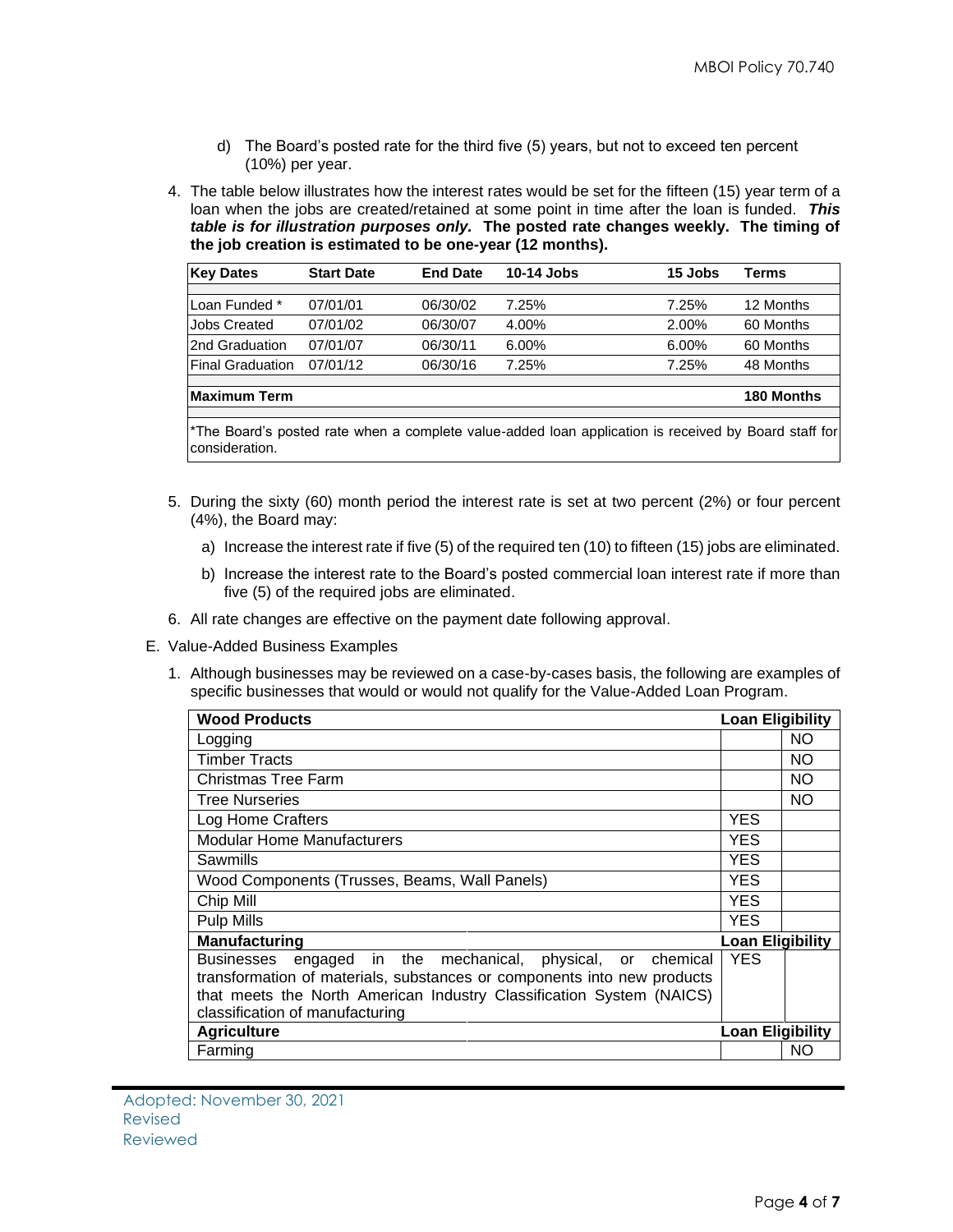| Ranching                                                           |                         | <b>NO</b>               |
|--------------------------------------------------------------------|-------------------------|-------------------------|
| Orchards                                                           |                         | <b>NO</b>               |
| <b>Crop Harvesting</b>                                             |                         | <b>NO</b>               |
| Landscaping                                                        |                         | <b>NO</b>               |
| <b>Retail Plant Nurseries</b>                                      |                         | NO                      |
| <b>Wholesale Plant Nurseries</b>                                   | <b>YES</b>              |                         |
| <b>Retail Bakeries</b>                                             |                         | <b>NO</b>               |
| <b>Wholesale Bakeries</b>                                          | <b>YES</b>              |                         |
| <b>Sugar Refinery</b>                                              | <b>YES</b>              |                         |
| <b>Cattle Feed Lots</b>                                            | <b>YES</b>              |                         |
| <b>Dairies</b>                                                     | <b>YES</b>              |                         |
| Winery                                                             | <b>YES</b>              |                         |
| <b>Meat Processing Plants</b>                                      | <b>YES</b>              |                         |
| Grain Milling and Processing                                       | <b>YES</b>              |                         |
| <b>Information Technology</b>                                      | <b>Loan Eligibility</b> |                         |
| Printing/Publishing                                                |                         | <b>NO</b>               |
| Internet Service Provider (ISP)                                    |                         | NO                      |
| <b>Call Centers</b>                                                |                         | <b>NO</b>               |
| <b>Data Transmission Lines</b>                                     |                         | NO                      |
| <b>Computer Consultant Services</b>                                |                         | NO.                     |
| Software Production & Licensing                                    | <b>YES</b>              |                         |
| <b>Computer Hardware Manufacturing</b>                             | <b>YES</b>              |                         |
| <b>Construction</b>                                                |                         | <b>Loan Eligibility</b> |
| Businesses meeting the NAICS definition of a heavy medium or light |                         | <b>NO</b>               |
| construction enterprise.                                           |                         |                         |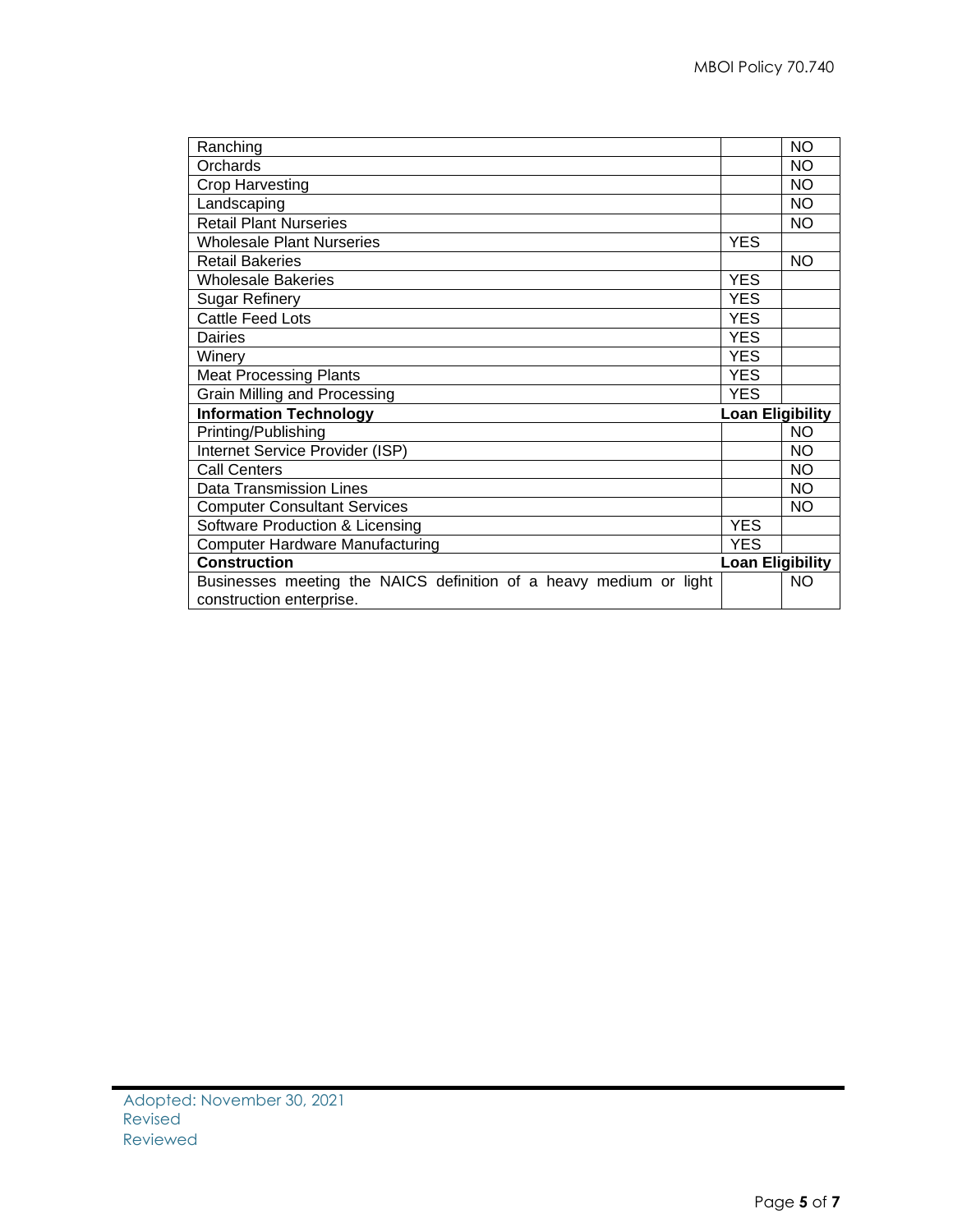- F. Collateral and Other Underwriting Requirements
	- 1. First mortgage/lien position shared proportionately with Lender.
	- 2. Collateral must have sufficient economic life to support the term of the loan.
	- 3. Loan-To-Value is based on lessor of reasonable project costs (including architecture, engineering, and capitalized interest) or market value appraisal.
	- 4. Personal guaranties as required by Lender to be shared proportionally with the Board.
	- 5. Loans for projects on leased land will be considered if the lease does not expire prior to loan maturity.
	- 6. Collateral documents must contain due-on-sale clauses, requiring lender's consent prior to loan transfer.
	- 7. Environmental risk assessment as required by Lender.
	- 8. If Lender requires, an attorney opinion on authority of borrower to borrow and all collateral documents.
	- 9. Other collateral as required by Lender or Board.
	- 10. Escrow impounds may be required for taxes & hazard insurance when Loan-To-Value exceeds fifty percent (50%).
	- 11. Commercial Loan Policy underwriting criteria will also be considered.
	- 12. The Board may require additional due diligence and research on loans at its sole discretion.
- G. Lender Requirements
	- 1. A participating private financial institution may charge interest in an amount equal to the national prime interest rate, adjusted on January 1 of each year, but the interest rate may not be less than six percent (6%) or greater than twelve percent (12%).
	- 2. At the borrower's discretion, the borrower may request the lead lender to change this prime rate to an adjustable or fixed rate on terms acceptable to the borrower and lender. However, the interest rate may not be less than six percent (6%) and no greater than twelve percent (12%).
	- 3. Lenders may require Borrower to provide guarantees.
	- 4. Any federal guarantees provided are shared seventy-five percent (75%) to the Board and twenty-five percent (25%) to the Lender.
	- 5. A participating private financial institution or lead private financial institution if more than one is participating, may charge a one-half percent (0.5%) annual service fee on the participated loan amount.
	- 6. The loan agreement must contain provisions providing for pro rata lien priority and pro rata liquidation provisions based upon the loan percentage of the board and each participating private lender.
	- 7. If a portion of a loan made pursuant to this section is for construction, disbursement of that portion of the loan must be made based upon the percentage of completion to ensure that the construction portion of the loan is advanced prior to completion of the project.
	- 8. A private financial institution shall participate in a loan made pursuant to this section to the extent of eighty-five percent (85%) of its lending limit or twenty-five percent (25%) of the loan,